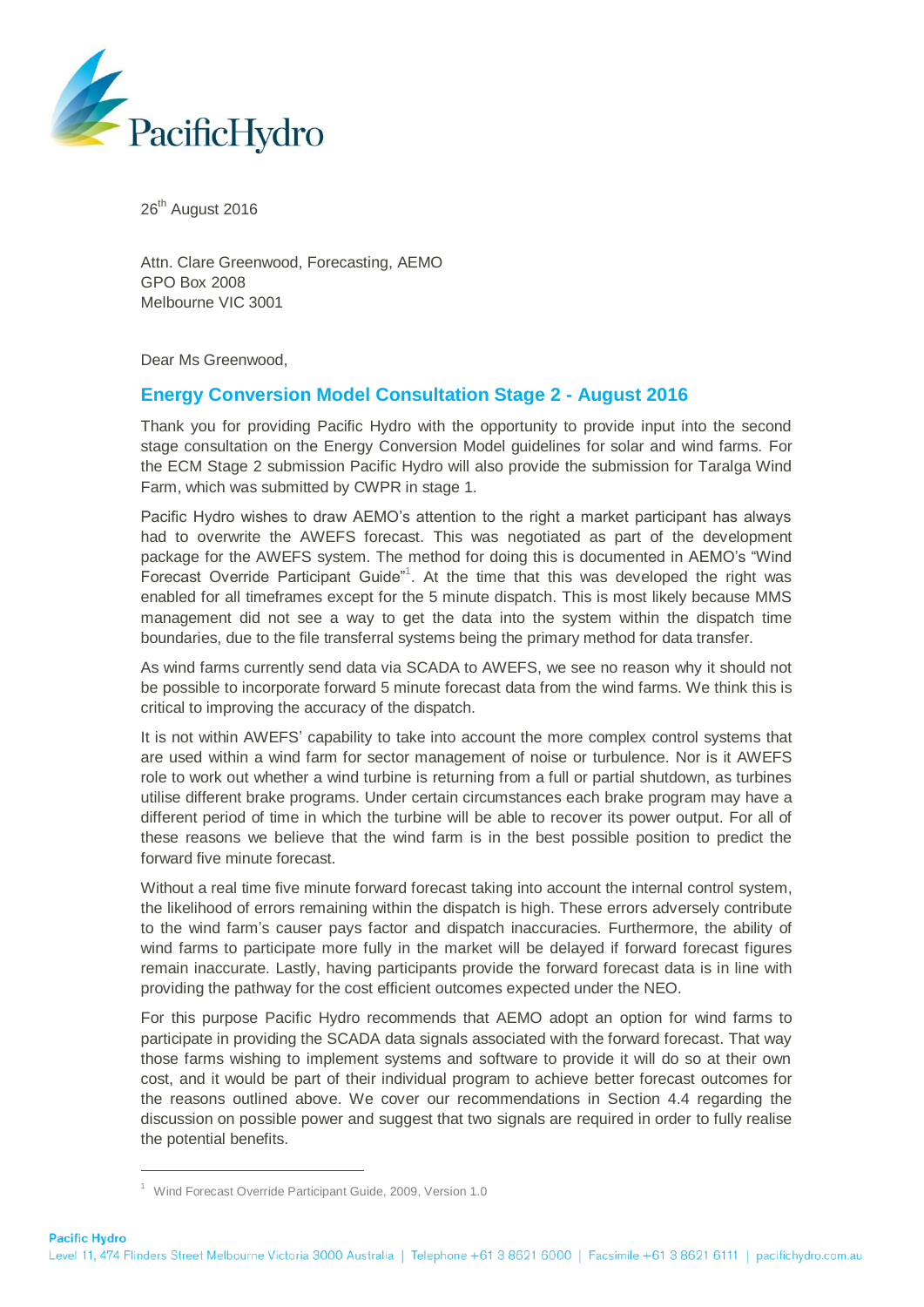

Pacific Hydros responses to the questions raised from the draft determination are below.

## **4.2 - Dispatch Forecast with Extreme Wind Speed and Direction Cut-out**

AEMO has proposed that a new signal that was not present in the stage 1 consultation is added to the ECM.

1. Do you agree with the definition and proposed use of this signal?

Pacific Hydro believes that the proposed signal solves the issues that have been identified.

2. Is your wind farm able to provide this signal?

For the majority of Pacific Hydro's wind farms it would require significant engineering effort to produce the required SCADA values.

3. What upfront and ongoing costs do you estimate your farm(s) will face to provide this signal

The largest cost would be capital expenditure to deliver the required value. In some cases it is possible to retrieve on a turbine basis whether wind speed cut-out has occurred, and other cases require a software upgrade to achieve AEMO's desired outcomes.

4. Do you consider other options more suitable for managing extreme wind cut-out?

Pacific Hydro believes that the proposed possible power signal and forward forecast signals is a more suitable method to capture the impacts of extreme wind affecting the semi-scheduled generating system. The proposed solution appears complex and relies on AEMO predicting the internal controls of the farm; we reiterate that the wind farm control system is best suited to calculate the forward power taking into account the wind speed. AEMO's focus should be lifted to the output of a wind farm; that is what it is expected to export to the grid in the next 5 minutes. Whilst a specific signal to directly address a single factor affecting wind farm generation may be useful, it is proposed that possible power would provide a better outcome in dispatch.

# **4.3 – Wind Farm Wind Speed Definition**

Pacific Hydro notes that the definition of wind speed has changed from Stage 1 to Stage 2 of the consultation. It is believed that the provision of data at a rate higher than 4 seconds provides the best compromise of largest flexibility and insight for AEMO.

#### **4.4 – Possible Power SCADA Signal**

Pacific Hydro strongly reiterates its support for an optional possible power signal. Whilst it is acknowledged that manufacturer implementations vary, it is for this reason that AEMO should consider allowing participants the option to provide possible power forecast data suitable for the five minute forward market.

Pacific Hydro proposes the use of two signals to implement possible power. The first signal, a "possible power" signal would identify what the wind farm is capable of due to wind resource and available turbines, and the second signal would identify what it is capable of achieving in a dispatch interval. An example is given in the figure below, where the forward forecast is updated as wind farm output changes and turbines come online.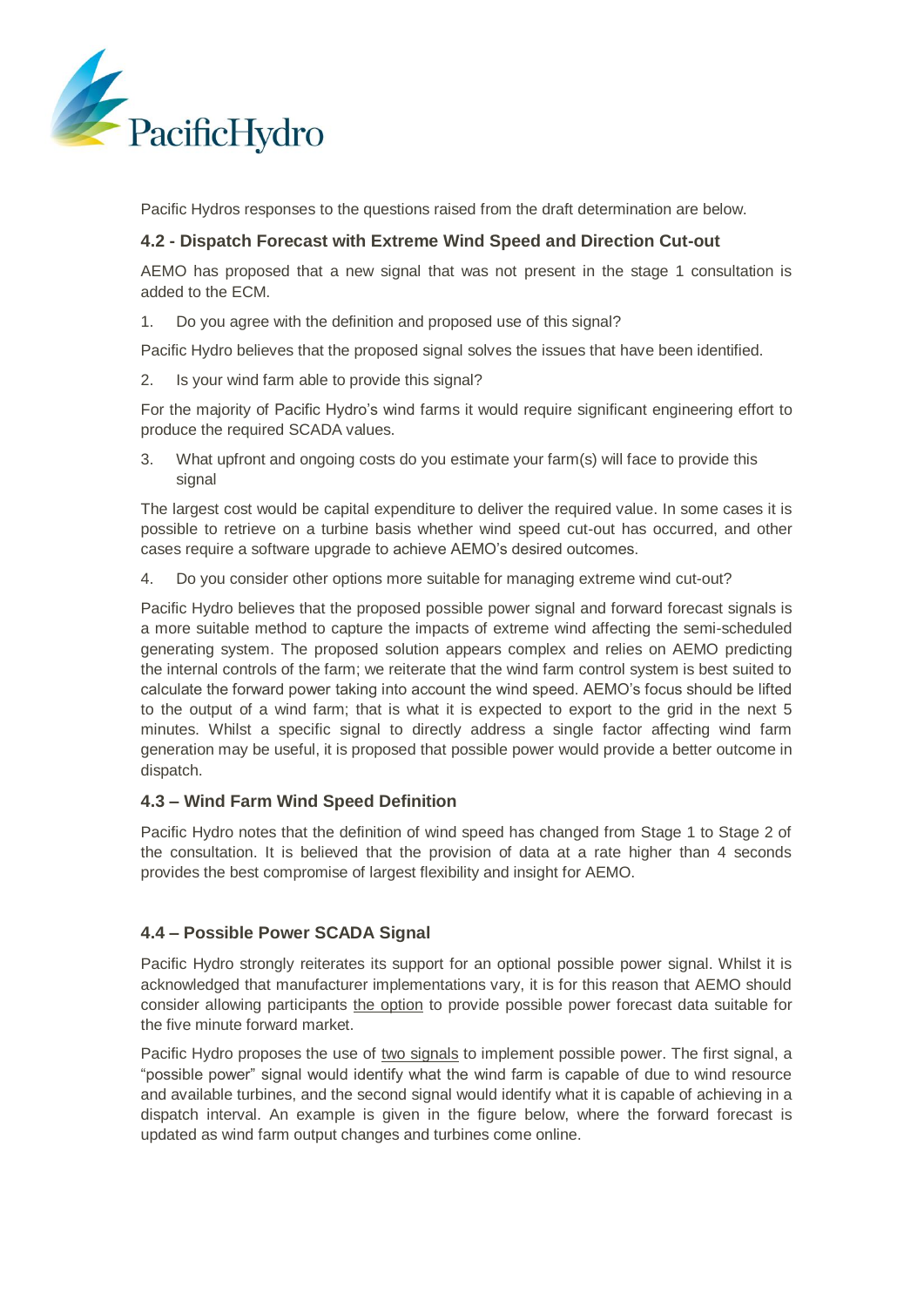



Pacific Hydro discussed in its first stage ECM submission the benefit of using a possible power calculation supplemented by a forward forecast of generation capability. A possible power signal would identify the possible *unconstrained* output of the wind farm at the point of connection excluding connection asset and DNSP/AEMO constraints, suitable for use within a UIGF context. All effects internal to the wind farm (wind sector management, wind direction, wind speed cut-out etc) would be included in the definition; properly defining the scope of a possible power value should alleviate AEMO's concerns.

A forward forecast signal(s) would include the possible power figure AND the time dependencies such as ramp rate limitations, allowing for a true estimate of the *achievable* power within a dispatch interval. Such a signal could also account for wind speed predictions if the technology was present. Close examination of the chart shows that at DI +1 the forward forecast is providing the figure that the Generation is at  $DI+2$ ; it is more accurate than the total possible power or UIGF.

Whilst Pacific Hydro acknowledges that such a signal may not be implemented or difficult to achieve on older wind farms, providing the option with broad definitions for turbine manufacturers and wind farm owners enables local controls to be taken into account. This means it could be developed with shorter lead times and less cost. Defining the signal as optional allows wind farms with complicated terrain, wind sector management, and other miscellaneous factors the flexibility to implement an appropriate calculation suitable to their farm control arrangements; they can assess whether it is technically and commercially viable

The definition that should be adopted would be high level allowing the participant to work with their turbine manufacturer to develop an appropriate set of algorithms to generate the figure for that wind farm. As all farms differ with respect to internal management, such as noise sector or turbulence, the algorithm would be bespoke to the wind farm.